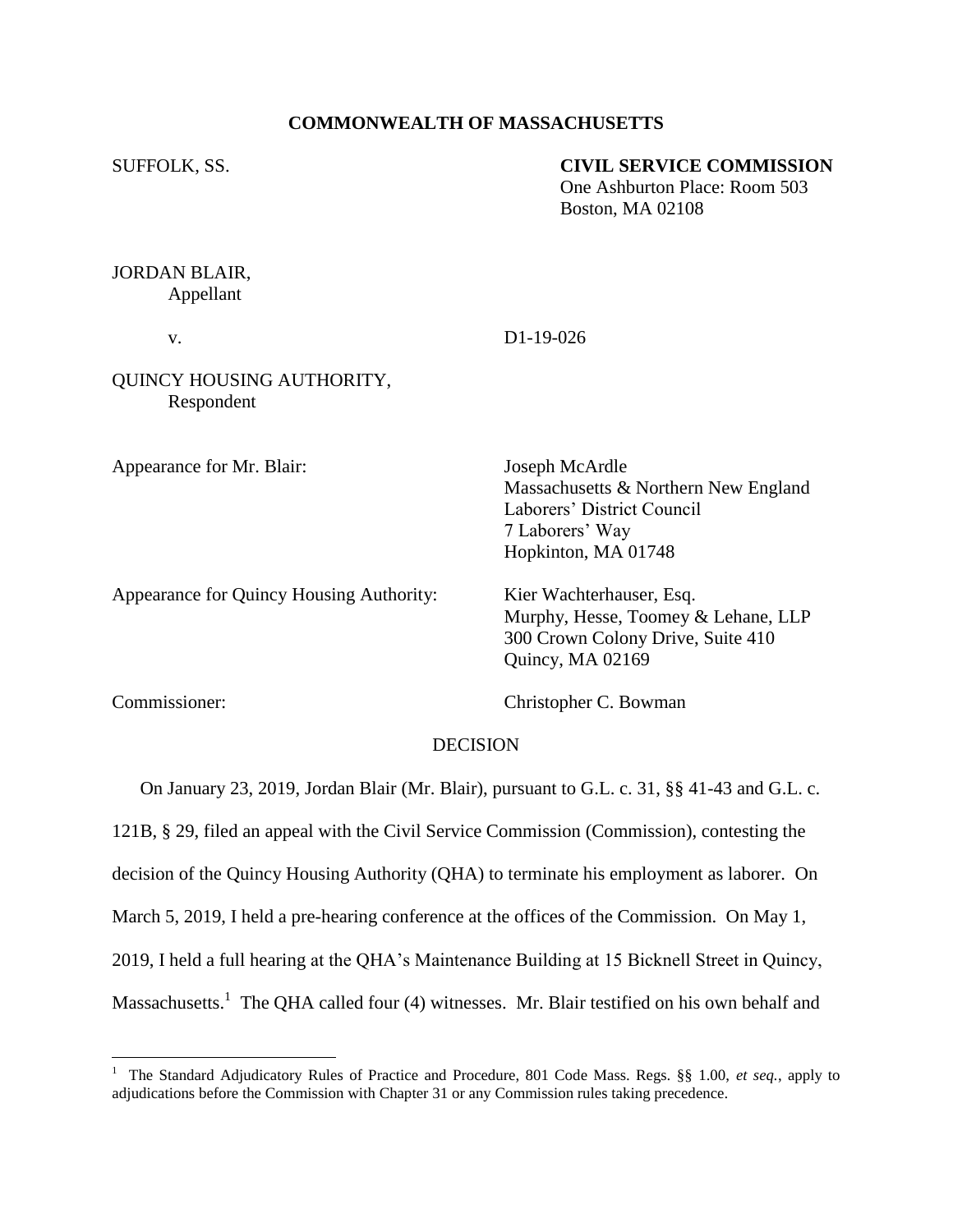called one (1) additional witness. Seven (7) exhibits were received into evidence. The hearing

was digitally recorded.<sup>2</sup> The parties submitted Proposed Decisions on June 4, 2019.

# **FINDINGS OF FACT**

Based on the seven (7) documents entered into evidence, my viewing of the spaces where the

relevant conduct occurred, and the testimony of the following witnesses:

*For the Quincy Housing Authority:*

- James Marathas, Executive Director, Quincy Housing Authority
- BC, Maintenance Clerk, Quincy Housing Authority
- RW, Public Housing Inspector, Quincy Housing Authority
- WO, Maintenance General Foreman, Quincy Housing Authority

# *For Mr. Blair:*

- Jordan Blair, Appellant
- HC, Laborer, Union Steward

and taking administrative notice of all matters filed in the case, pertinent statutes, regulations,

policies, stipulations and reasonable inferences from the credible evidence, a preponderance of

the evidence establishes the following:

1. Mr. Blair is an employee of the Quincy Housing Authority, and is a member of the Laborers'

International Union of North America, AFL-CIO, Local 133 (Union). (Testimony of J.

Marathas; Testimony of Appellant)

- 2. Mr. Blair began his employment with the QHA in 2008 through a grant-funded position to work on "modernization projects." (Testimony of Appellant)
- 3. In 2012, Mr. Blair was appointed as a permanent, full-time Laborer in the Maintenance Department, which is the position he held at all relevant times since. (Testimony of J. Marathas; Testimony of Appellant)

 $\frac{1}{2}$ The Commission subsequently had the recording transcribed into a written transcript.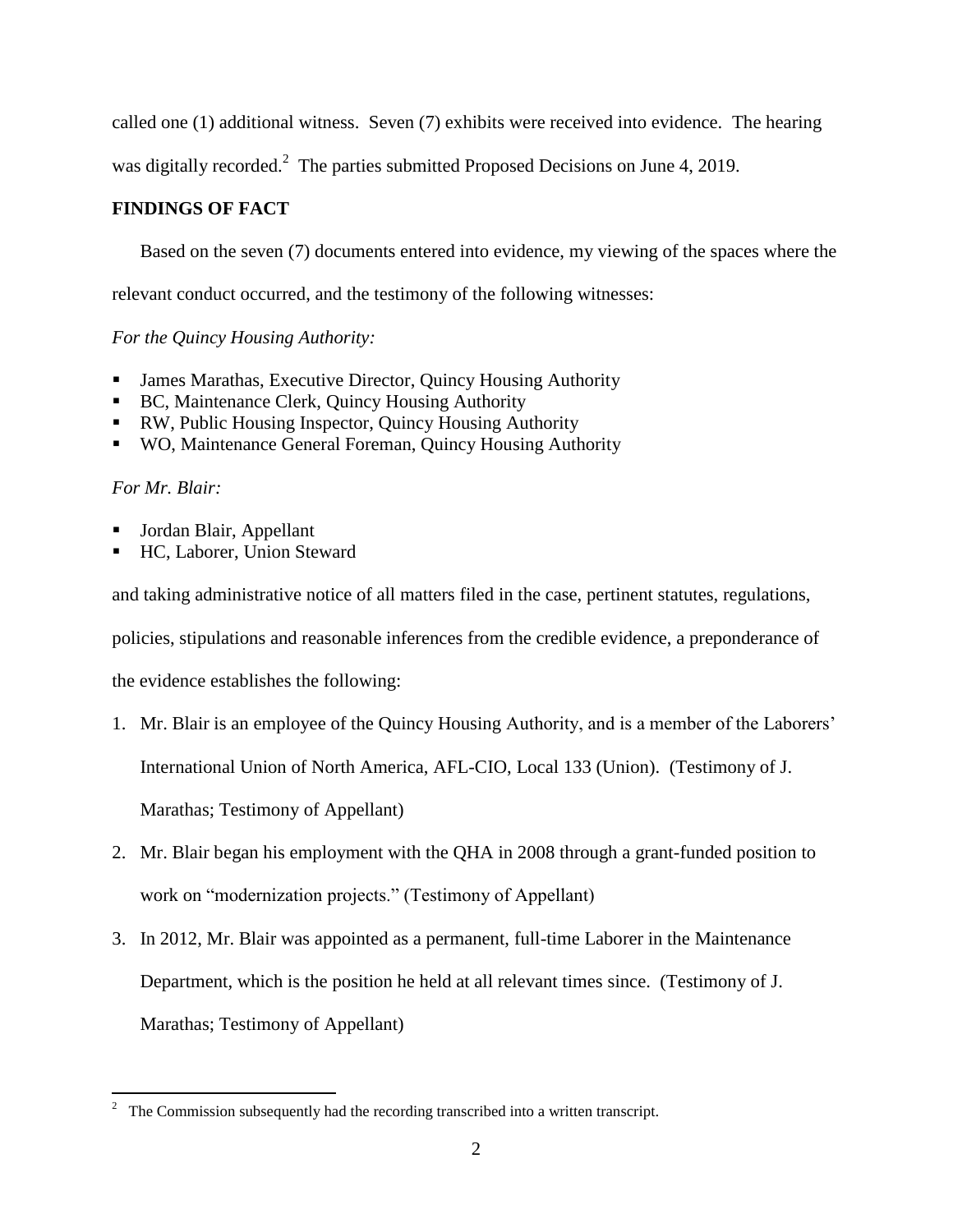- 4. James Marathas has been the Executive Director of the QHA since June of 2017. As Executive Director, Mr. Marathas oversees and operates all QHA departments. Prior to becoming Executive Director, Mr. Marathas was the Director of Facilities for the QHA for two years. Prior to that, Mr. Marathas was the Director of Facilities for the Massachusetts Department of Housing & Community Development. (Testimony of J. Marathas)
- 5. Mr. Marathas holds weekly staff meetings with all employees in the Maintenance Department. The weekly staff meetings typically occur at the Maintenance Building at 15 Bicknell Street in Quincy, Massachusetts. (Testimony of J. Marathas)
- 6. On December 13, 2018, Mr. Marathas held the weekly staff meeting in the kitchen area of the Maintenance Building. There were approximately thirty (30) employees present at the meeting. (Testimony of J. Marathas; Testimony of BC; Testimony of RW; Testimony of HC; Testimony of Appellant)
- 7. During most of the meeting, Mr. Blair was standing in front of the sink in the kitchen area. (Testimony of J. Marathas; Testimony of BC; Testimony of RW; Testimony of WO)
- 8. BC, a maintenance clerk for the QHA, had mistakenly posted a document in the administrative offices regarding a proposed change in vacation time. Instead of receiving all vacation hours at the beginning of the year, the QHA was discussing with the unions a proposal that would allot such time quarterly. (Testimony of BC)
- 9. HC, a Union Steward, raised this issue of potential changes to the vacation time policy at the meeting. Other employees also asked questions about the potential changes. (Testimony of J. Marathas; Testimony of BC; Testimony of WO; Testimony of Appellant; Testimony of HC)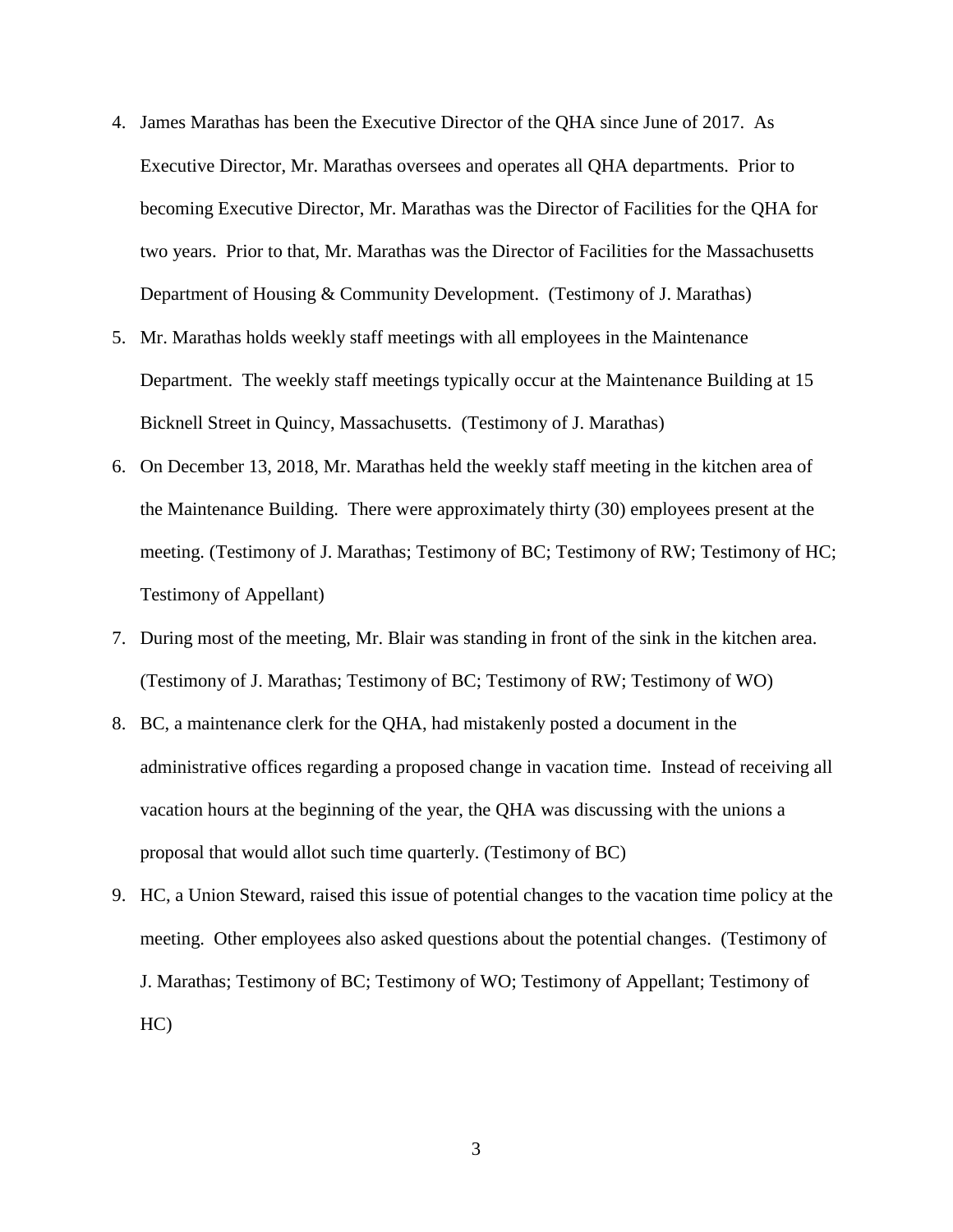- 10. Mr. Marathas responded to the employees' questions by advising them that he was still in the process of discussing the policy with the relevant unions, and therefore it was premature to discuss the vacation policy at that time. (Testimony of J. Marathas; Testimony of BC; Testimony of RW; Testimony of WO; Testimony of HC)
- 11. Subsequently, Mr. Blair asked Mr. Marathas about the vacation policy, specifically whether the issue was "personal" for Mr. Marathas. Mr. Marathas told Mr. Blair that the issue was not personal and that it was not to be discussed. (Testimony of J. Marathas; Testimony of BC; Testimony of WO) $^3$
- 12. As the meeting concluded and employees were exiting the room, Mr. Blair walked up to where Mr. Marathas was seated in the front of the room and again asked Mr. Marathas about the potential changes to the vacation policy and again asked whether the issue was "personal." Mr. Marathas advised Mr. Blair that the meeting was over and they were not going to discuss the matter further. $4$  (Testimony of J. Marathas)
- 13. From there, Mr. Marathas went into the Maintenance Clerk's Office, which is located a short distance down the hall from the kitchen area where the staff meeting occurred. Inside the Maintenance Clerk's Office, Mr. Marathas was talking to Maintenance Clerk BC, who was seated at her desk, and Public Housing Inspector RW who was standing at BC's desk along with Mr. Marathas. (Testimony of J. Marathas; Testimony of BC; Testimony of RW)

 $3$  Mr. Blair testified that he never asked whether the issue was "personal." Rather, Mr. Blair testified that he asked if there was "precedence" for the proposed change. For reasons discussed in the analysis, I did not credit Mr. Blair's testimony in this regard.

<sup>&</sup>lt;sup>4</sup> I have not overlooked Mr. Marathas's testimony that Mr. Blair, when speaking to him at the conclusion of the meeting stood unusually close to him in a confrontational manner. No other witness who testified before the Commission saw or heard this interaction and, standing alone, I was unable to credit his version of events regarding these observations. I do, however, credit his testimony that Mr. Blair, once again, was asking if the proposed change in how vacation would be accrued was "personal." For reasons discussed in the analysis, I did not credit Mr. Blair's testimony that he approached Mr. Marathas to discuss an upcoming request for vacation time.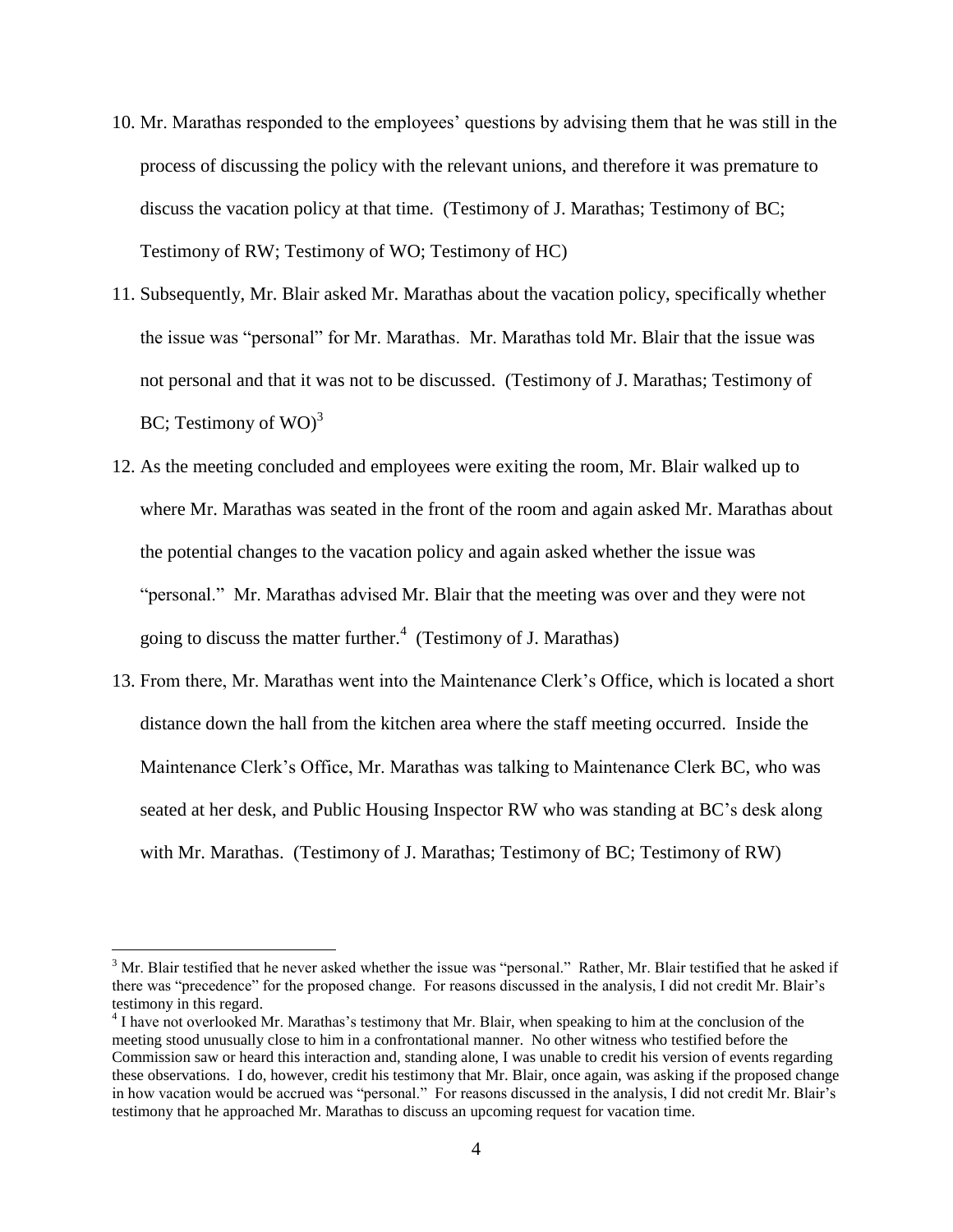- 14. The door to the Maintenance Clerk's Office, which has a square glass window in the center of it, was closed. BC's desk is located immediately on the left inside the Maintenance Clerk's Office. (Testimony of J. Marathas; Testimony of BC; Testimony of RW)
- 15. Mr. Marathas looked out the window in the door and observed Mr. Blair standing up close to the door, seemingly leaning against it, with his cell phone out in his hand. Mr. Marathas did not observe Mr. Blair holding anything other than his phone out in front of him. Mr. Marathas believed that Mr. Blair was attempting to record him speaking to BC and RW. (Testimony of J. Marathas; Testimony of BC; Testimony of RW)
- 16. In a prior incident, Mr. Marathas had told Mr. Blair that recording conversations in the maintenance office without permission was not allowed. (Testimony of J. Marathas)
- 17. Mr. Marathas opened the door and asked Mr. Blair if he was recording their conversation. In response, Mr. Blair told Mr. Marathas to "relax" at least twice. (Testimony of J. Marathas; Testimony of BC; Testimony of RW)<sup>5</sup>
- 18. Mr. Marathas, speaking in a loud voice, told Mr. Blair not to tell him to relax. Mr. Marathas directed Mr. Blair to leave the building and get to work at his assigned building. (Testimony of J. Marathas; Testimony of BC; Testimony of RW)

*Actions Taken by the Four (4) Percipient Witnesses Immediately After the Verbal Confrontation*

- 19. BC remained at her desk in the Maintenance Clerk's Office. (Testimony of BC)
- 20. RW walked to a connecting room and sat down at his desk. (Testimony of RW)

 $\overline{a}$ 

21. Mr. Blair walked away from the door of the Maintenance Clerk's Office and entered a nearby conference room where HC, the union steward, was participating in an asbestos meeting.<sup>6</sup>

 $<sup>5</sup>$  I did not credit Mr. Blair's testimony that Mr. Marathas was using profanity, including the f-word. He was,</sup> however, speaking in a loud voice, based on the credible testimony of BC.

<sup>&</sup>lt;sup>6</sup> Although BC could not see Mr. Blair from her desk, she heard his voice trailing off and is certain that Mr. Blair briefly walked away from the office door. (Testimony of BC)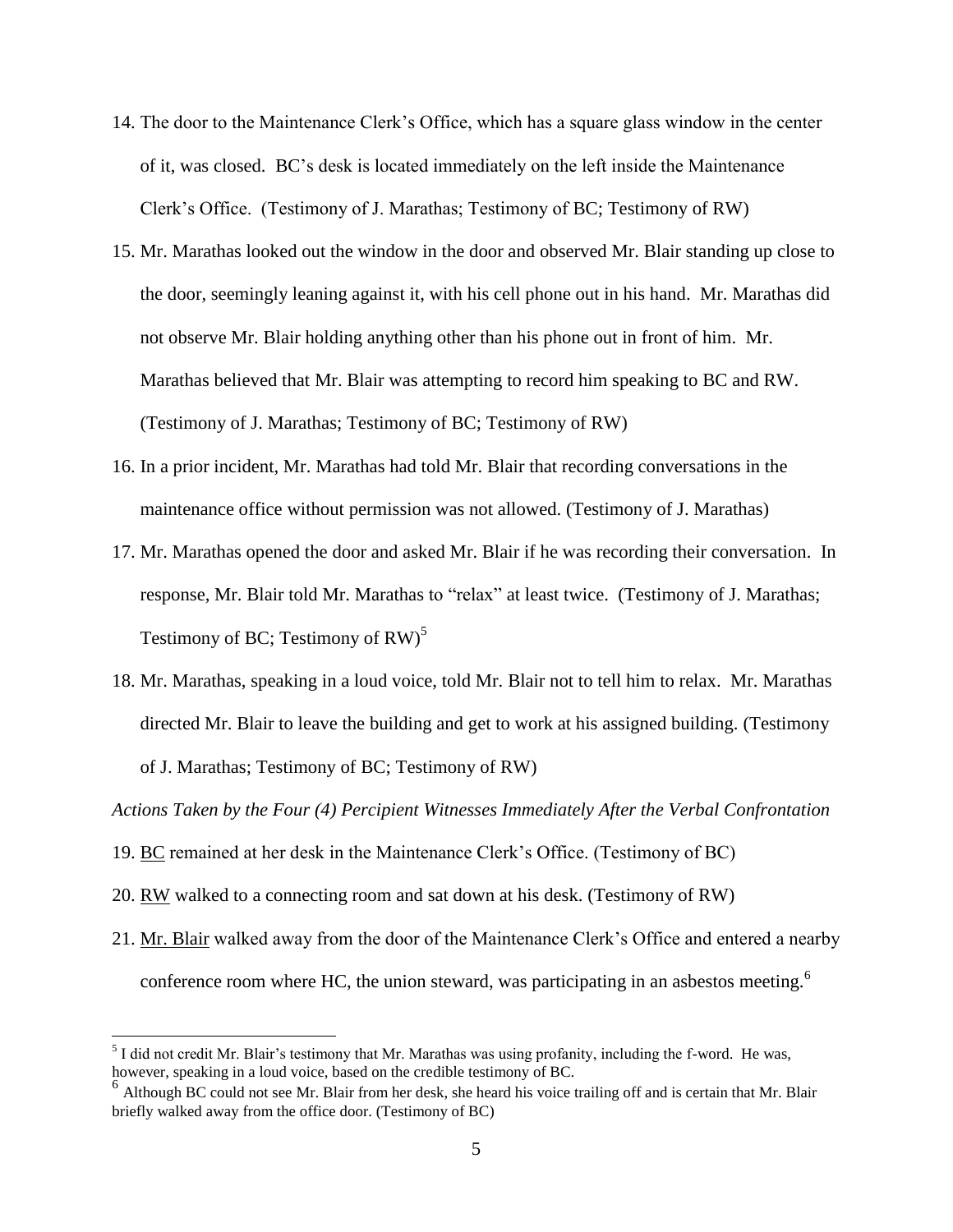Mr. Blair told HC that he wanted to talk to HC about the incident that had just occurred with Mr. Marathas. (Testimony of Appellant) HC told Mr. Blair that he (HC) would come visit him at his work site after the asbestos meeting. (Testimony of HC)

22. Mr. Marathas stepped back into the Maintenance Clerk's Office and shut the door. (Testimony of BC)

### *Subsequent Physical Interaction at Exit Door*

- 23. Mr. Marathas walked to the connecting room where RW's desk is located in order to leave the building through the exit door that is next to or near RW's desk.
- 24. Mr. Blair entered the Maintenance Clerk's Office, put his vacation request slip in a folder in the office and walked toward the same door in the connecting room that Mr. Marathas was going to use as an exit. (Testimony of Appellant and  $RW^7$ )
- 25. RW was sitting at his desk in the connecting room. His view of the door is partially obstructed by a vending machine and filing cabinet. (Testimony of RW)
- 26. RW saw Mr. Marathas open the exit door and hold it open with his back against the door at a ninety-degree angle. (Testimony of RW)
- 27. RW then saw Mr. Blair walk toward the door but, due to his obstructed view, could not see the physical interaction between Mr. Marathas and Mr. Blair. (Testimony of RW)
- 28. RW heard Mr. Marathas say words to the effect of "why did you hit me?" or "why did you bump me?". (Testimony of RW)
- 29. RW then heard Mr. Blair say words to the effect of "I didn't mean to" or "no big deal." (Testimony of CW)

 $<sup>7</sup>$  Although BC does not recall whether Mr. Blair dropped a vacation request slip in the office, RW does recall seeing</sup> him do this. I credit RW's testimony.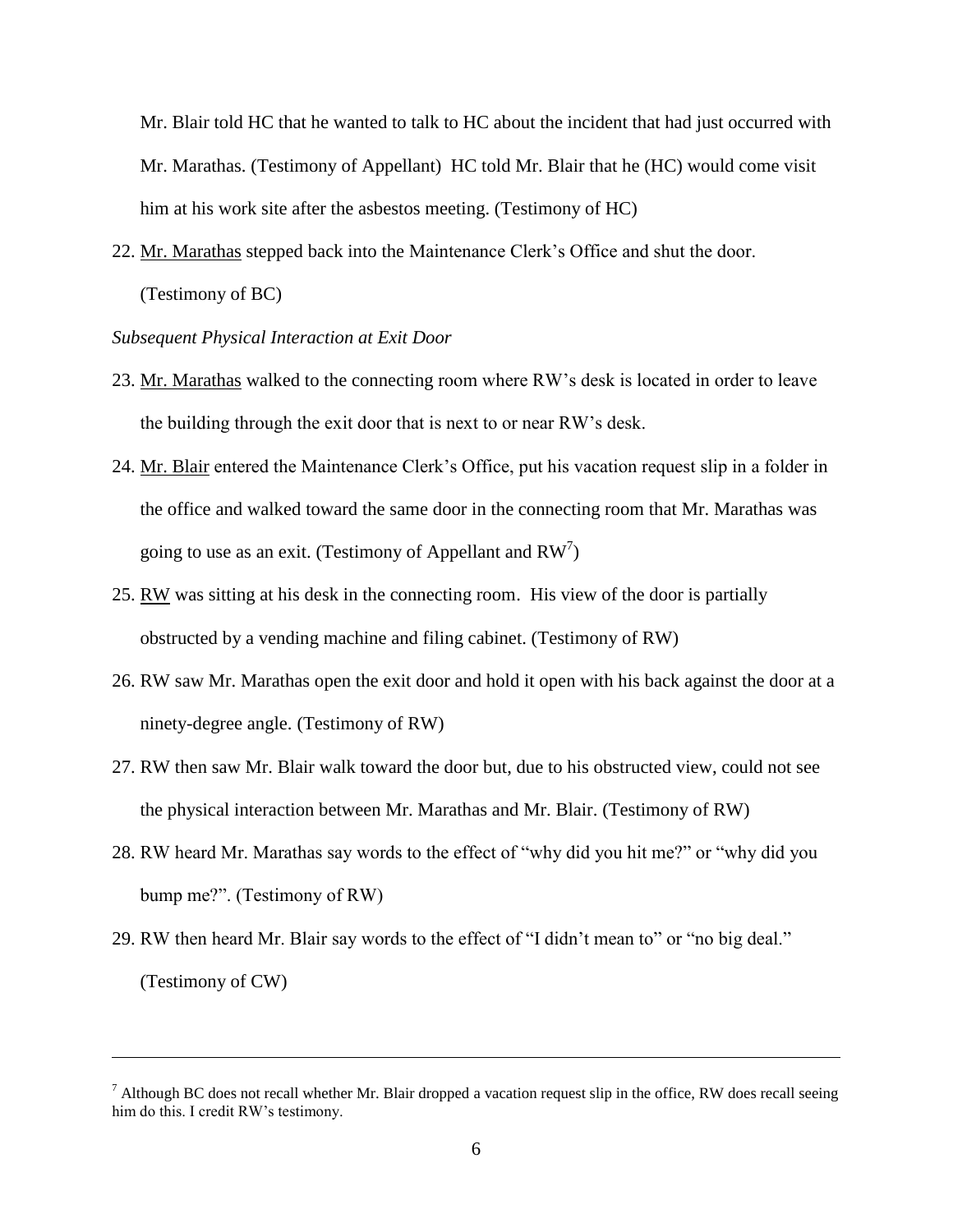- 30. Mr. Marathas and Mr. Blair have divergent recollections regarding the physical interacdtion that occurred at the exit door. (Testimony of Appellant; Testimony of R. Marathas)
- 31. Mr. Marathas recalls walking toward the exit door with Mr. Blair walking behind him. Mr. Marathas then recalls "as we got to the door, I held open the door; and as [Mr. Blair] went through, his shoulder banged into me as he was going through the door." Mr. Marathas viewed the contact as deliberate and recalls saying words to the effect of "why did you just hit me?" to Mr. Blair. (Testimony of R. Marathas)
- 32. Mr. Marathas recalls that he (Marathas) was holding the door completely open at a 90-degree angle with his back up against it, leaving plenty of room for Mr. Blair to exit without the need to make any physical contact with him. (Testimony of R. Marathas)
- 33. Mr. Blair recalls entering the Maintenance Clerk's Office and dropping off the vacation request slip when Mr. Marathas entered from the connecting room and told Mr. Blair to "go down to your building and actually do some fucking work" pointing at the exit door near CW's desk. (Testimony of Appellant)
- 34. Mr. Blair recalls being "escorted" to the exit door by Mr. Marathas at which time Mr. Marathas opened the door "a fraction of the way"<sup>8</sup> with his back towards the door. Mr. Blair then recalls: a) "putting his (Blair's) hands up; b) "saddling by him [Marathas]"; and c) saying "excuse me" Mr. Blair then recalls that: " ... the first half of my body gets out fine, but when I leave, my pinky touched his hand, and that's when he just got really animated, really loud and said, 'Did you just shoulder barge me? What's wrong with you? Did you just shoulder barge me?" (Testimony of Appellant)
- 35. Mr. Blair jogged or ran away from the door and toward his car. He then left the Maintenance Building property. (Testimony of J. Marathas; Testimony of Appellant)

<sup>8</sup> On cross-examination, Mr. Blair clarified that he believed the door was open "30%".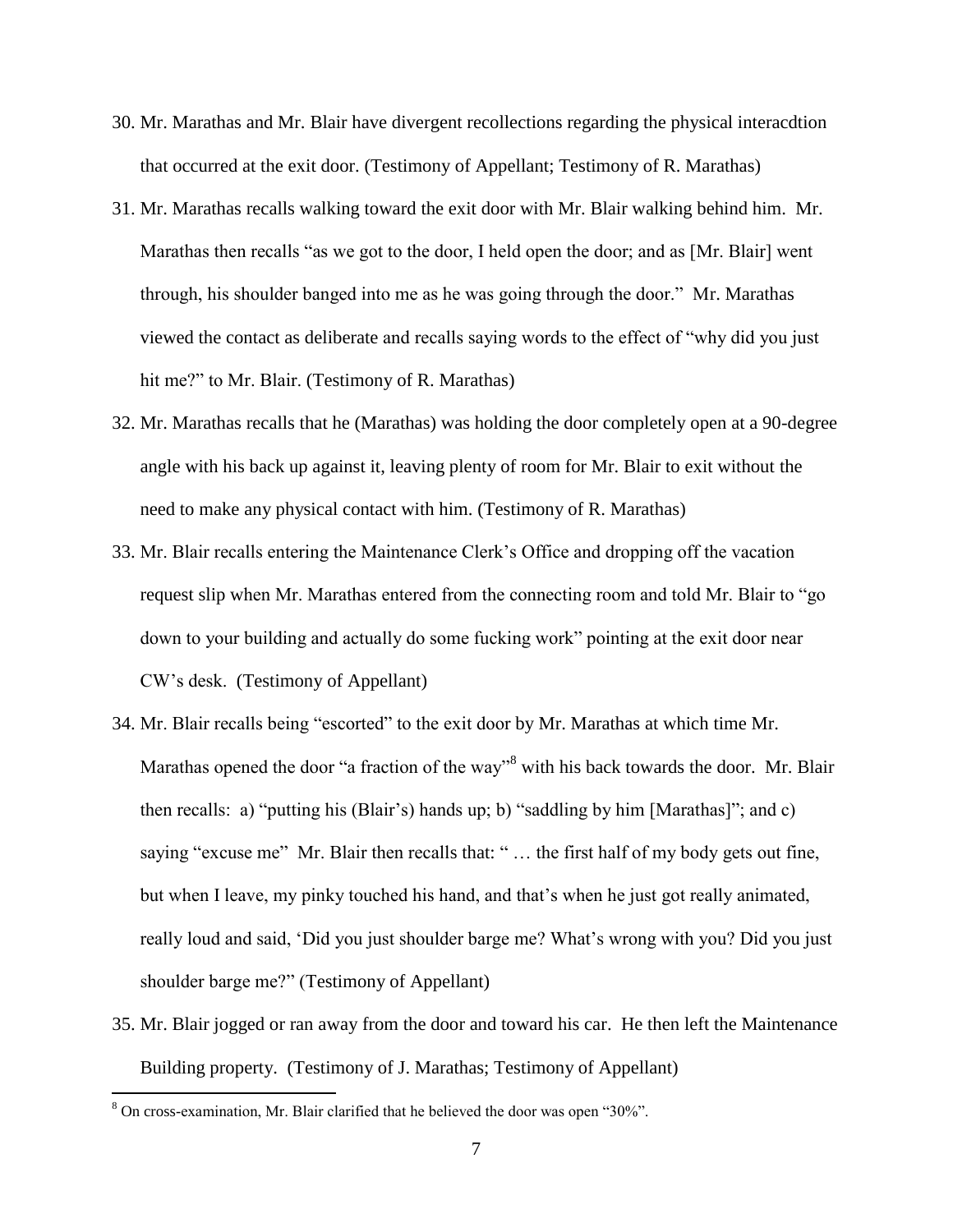- 36. On December 19, 2018, Mr. Blair submitted an unsolicited "sworn statement" to the QHA regarding the events of December  $13<sup>th</sup>$ . (Ex. 2)
- 37. On January 2, 2019, Mr. Blair was issued a Memorandum indicating that the QHA was contemplating terminating his employment. The letter stated in part that:

" … The above matters, which include insubordination, disrespect, engaging in physical contact with a superior and lying, each constitute just cause for termination of your employment. The Housing Authority will not tolerate this type of behavior from any employee. This is especially true given your past discipline history, which unfortunately includes multiple similar incidents."

#### *Prior Discipline*

- 38. Mr. Blair received a written warning for an incident that occurred on May 19, 2016 for engaging in aggressive, accusatory behavior and being insubordinate toward Mr. Marathas. (Ex. 6; Testimony of J. Marathas)
- 39. Mr. Blair grieved the written warning for the May 19, 2016 incident. After the QHA and the Union discussed the grievance, Mr. Blair agreed to accept the written warning provided that it was removed from his personnel file after six (6) months if no similar incidents occurred during that time. The written warning was subsequently removed from Mr. Blair's file, in accordance with the parties' agreement. (Testimony of J. Marathas)
- 40. On or about January 23, 2017, Mr. Blair received another written warning. That warning documented an incident in which Mr. Blair was disrespectful and insubordinate toward Maintenance General Foreman WO after he asked Mr. Blair to turn over a vacant unit on January 18, 2017. The written warning was also issued because Mr. Blair engaged in disrespectful, insubordinate, and distracting behavior toward Mr. Marathas based on where Mr. Blair positioned himself and how he conducted himself during weekly staff meetings, as described above. (Ex. 7; Testimony of J. Marathas; Testimony of WO)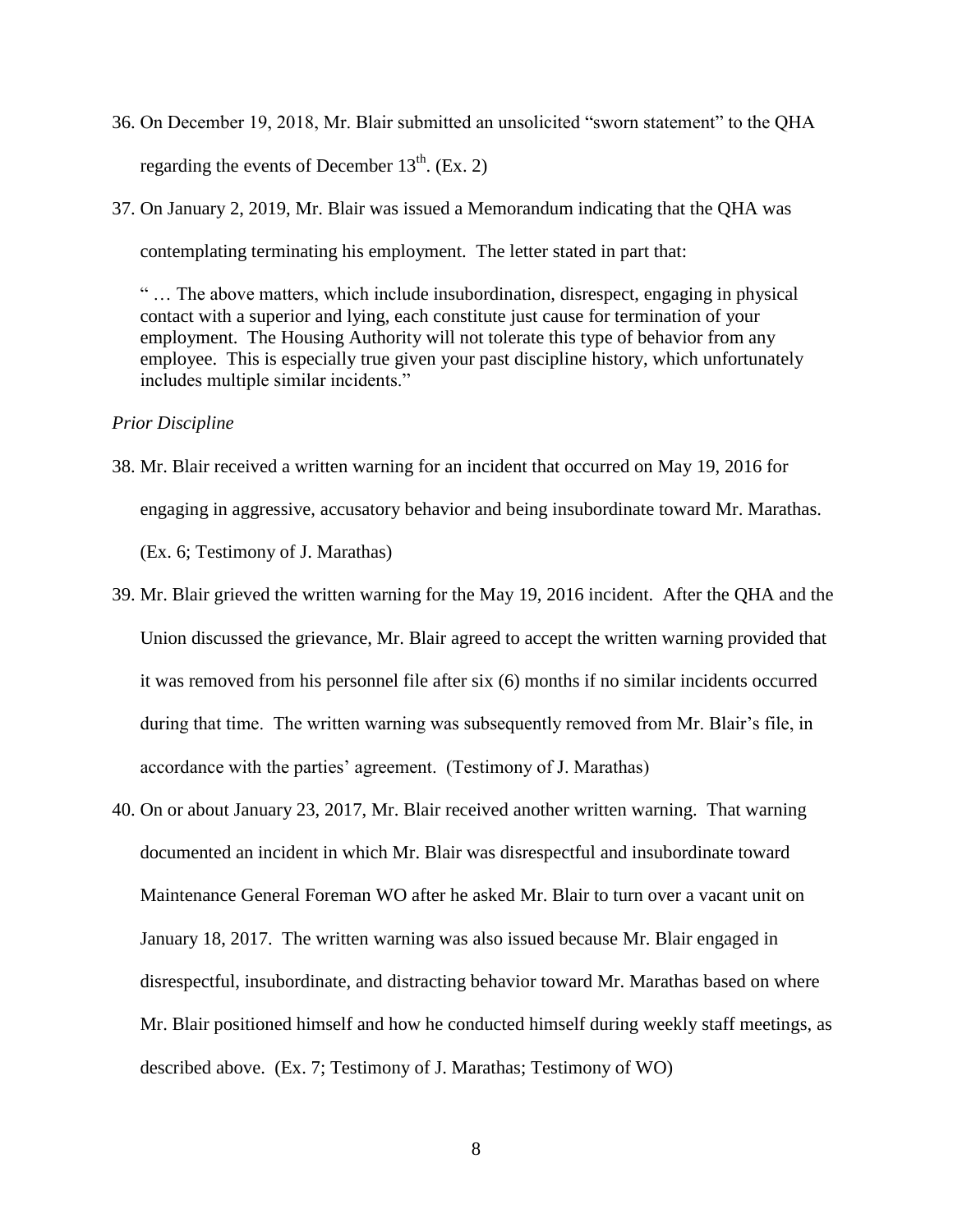- 41. The January 23, 2017 written warning further advised Mr. Blair that it is illegal to record audio of someone talking without permission from the party being recorded. That reminder was in response to Mr. Blair possessing an audio and video recording of a previous staff meeting. Mr. Blair denied making the recording, but refused to identify who did record it. (Ex. 7; Testimony of J. Marathas)
- 42. Mr. Blair submitted a written rebuttal and he grieved the warning. As he did before, Mr. Blair agreed to accept the written warning provided that it would be removed from his personnel file after six (6) months if no similar incidents occurred during that time. The January 23, 2017 written warning was subsequently removed from Mr. Blair's file. (Testimony of J. Marathas)
- 43. On January 8, 2019, the Appointing Authority held a hearing before Hearing Officer Terry Champion regarding the contemplated termination of Mr. Blair's employment, pursuant to G. L. c. 31, § 41. Mr. Blair attended the hearing, was represented by the Union, and testified on his own behalf. (Ex. 3)
- 44. On January 14, 2019, the Hearing Officer issued her findings of fact. (Ex. 3)
- 45. Based on the Hearing Officer's findings, Mr. Marathas recommended to the QHA's Board of Commissioners that Mr. Blair's employment be terminated. The Board of Commissioners accepted Mr. Marathas's recommendation and voted to terminate Mr. Blair's employment. (Ex. 4; Testimony of J. Marathas)
- 46. On or about January 23, 2019, Mr. Blair appealed his termination to the Commission.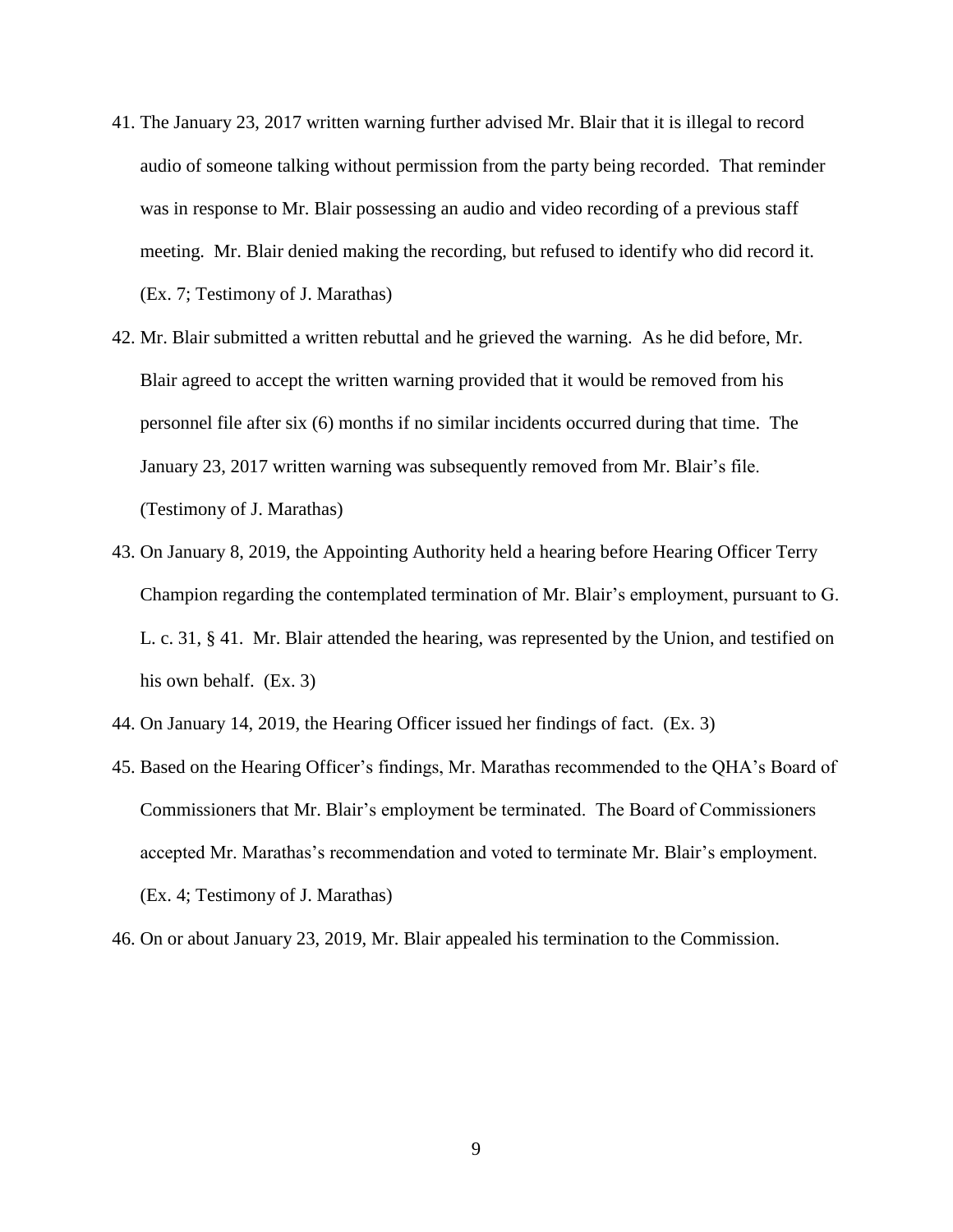### *Legal Standard*

 The Commission's authority in this matter is drawn from G.L. c. 121B, § 29 which provides, in relevant part, that:

"No employee of any housing authority, except an employee occupying the position of executive director, who has held his office or position, including any promotion or reallocation therefrom within the authority for a total period of five years of uninterrupted service, shall be involuntarily separated therefrom except subject to and in accordance with the provisions of sections forty-one to forty-five, inclusive, of said chapter thirty-one to the same extent as if said office or position were classified under said chapter." (emphasis added)

#### G.L. c. 31, § 43 provides:

"If the commission by a preponderance of the evidence determines that there was just cause for an action taken against such person it shall affirm the action of the appointing authority, otherwise it shall reverse such action and the person concerned shall be returned to his position without loss of compensation or other rights; provided, however, if the employee by a preponderance of evidence, establishes that said action was based upon harmful error in the application of the appointing authority's procedure, an error of law, or upon any factor or conduct on the part of the employee not reasonably related to the fitness of the employee to perform in his position, said action shall not be sustained, and the person shall be returned to his position without loss of compensation or other rights. The commission may also modify any penalty imposed by the appointing authority."

 An action is "justified" if it is "done upon adequate reasons sufficiently supported by credible evidence, when weighed by an unprejudiced mind; guided by common sense and by correct rules of law," Commissioners of Civil Service v. Municipal Ct. of Boston, 359 Mass. 211, 214 (1971); Cambridge v. Civil Service Comm'n, 43 Mass.App.Ct. 300, 304 (1997); Selectmen of Wakefield v. Judge of First Dist. Ct., 262 Mass. 477, 482 (1928).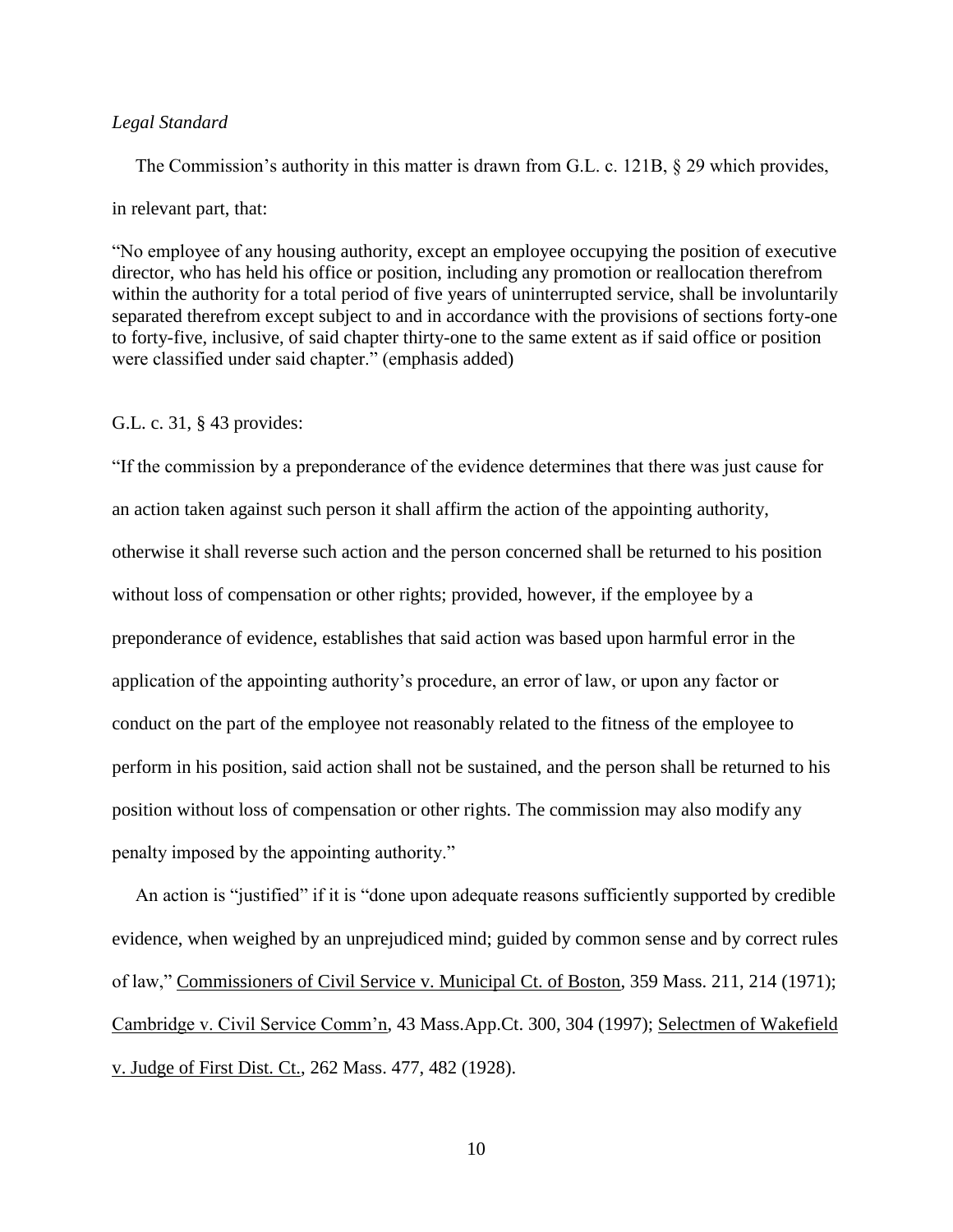The Appointing Authority's burden of proof by a preponderance of the evidence is satisfied "if it is made to appear more likely or probable in the sense that actual belief in its truth, derived from the evidence, exists in the mind or minds of the tribunal notwithstanding any doubts that may still linger there," Tucker v. Pearlstein, 334 Mass. 33, 35-36 (1956).

 Under section 43, the Commission is required "to conduct a de novo hearing for the purpose of finding the facts anew," Falmouth v. Civil Service Comm'n, 447 Mass. 814, 823 (2006) and cases cited. However, "[t]he commission's task.. .is not to be accomplished on a wholly blank slate. After making its de novo findings of fact, the commission does not act without regard to the previous decision of the [appointing authority], but rather decides whether 'there was reasonable justification for the action taken by the appointing authority in the circumstances found by the commission to have existed when the appointing authority made its decision'," Id., 823-24, quoting internally from Watertown v. Arria, 16 Mass.App.Ct. 331, 334 (1983) and cases cited.

#### *Analysis*

 This case required me to weigh the credibility of witnesses to resolve the following factual dispute: Did Mr. Blair intentionally make physical contact with Mr. Marathas while walking out of the QHA's maintenance facility in Quincy on December 13, 2018? As referenced in the findings, Mr. Blair and Mr. Marathas offered two conflicting accounts of what occurred.

 I listened carefully to each of the witnesses that testified at the May 1, 2019 hearing, including Mr. Blair and Mr. Marathas and those in a position to corroborate or contradict them. Since the hearing took place at the QHA maintenance facility, I was aided by the ability to view the location where the events of December  $13<sup>th</sup>$  occurred. I also carefully reviewed all of the exhibits submitted. Finally, given the divergent testimony provided, I had a transcript of the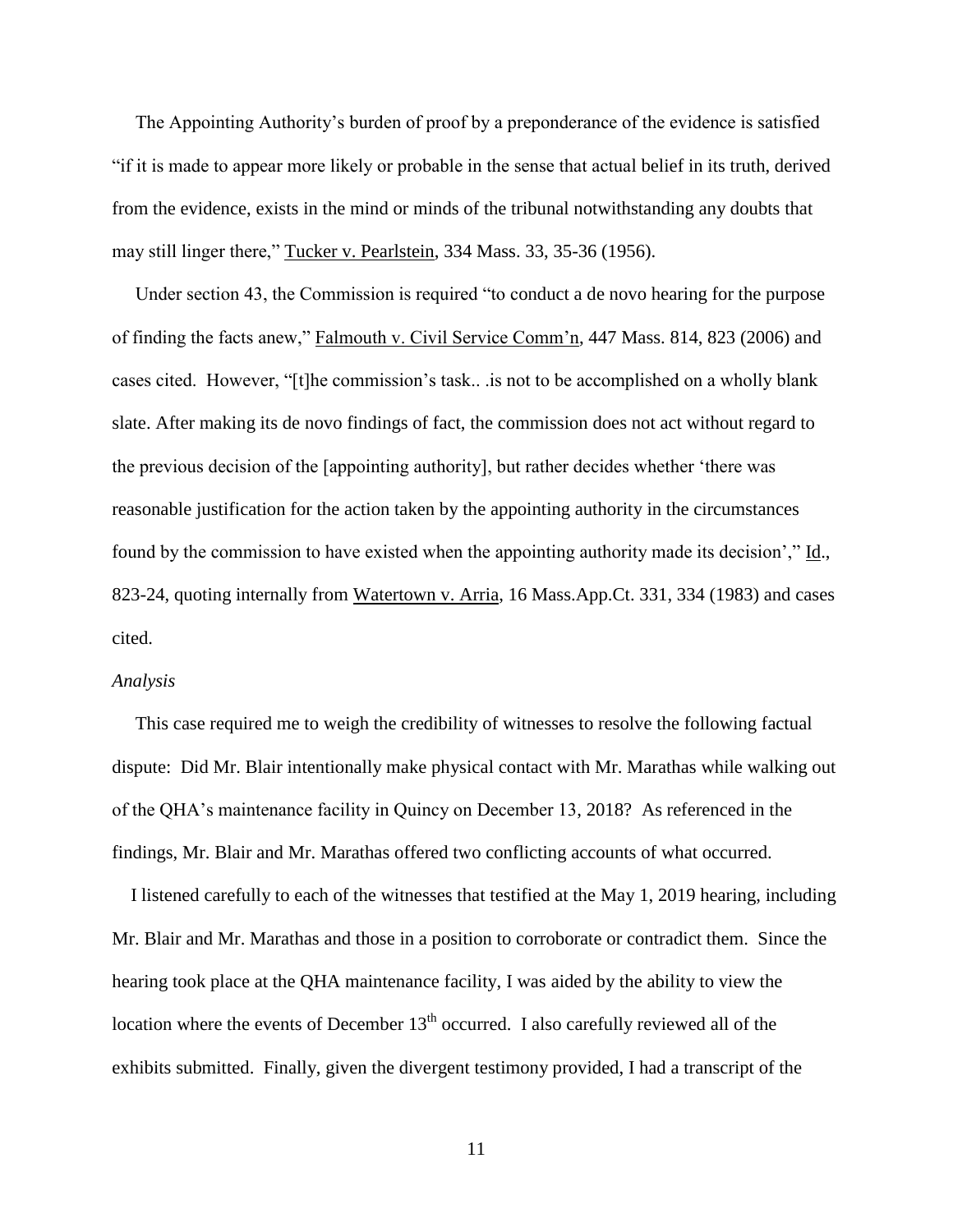hearing prepared to assist me in reviewing the testimony provided a second time. After a careful and thorough review, I credit the testimony of Mr. Marathas for the following reasons.

 Significant portions of Mr. Blair's testimony were contradicted by the testimony of other reliable witnesses and documentary evidence. For example, Mr. Blair testified that, during the staff meeting, he never asked if the proposed change was "personal." Rather , Mr. Blair testified that he asked if there was any "precedence" for the policy. In addition to Mr. Marathas, two other reliable witnesses (BC and WO) specifically recalled that Mr. Blair asked if the proposed policy change was "personal" and did not hear him use the word "precedence." The only support for Mr. Blair's testimony on this matter came from HC. Though stating that he heard the word "precedence" when asked, he testified that he could not remember any specific words Mr. Blair used. I did not find this testimony on this matter to be credible.

 Mr. Blair's testimony regarding why he was standing outside the Maintenance Clerk's door with his phone in his hand was also contradicted by other reliable testimony, as well as documentary evidence. Mr. Blair claims that he was outside the door to the Maintenance Clerk's Office because he needed to write his days off on the calendar and take a picture of his vacation form. Mr. Marathas testified that when he looked out the window on the door, he observed Mr. Blair leaning against or near the door, holding his cell phone out in his hand, and not holding anything else near his phone. Based on his knowledge of Mr. Blair's past, Mr. Marathas believed that Mr. Blair was attempting to use his phone to record Mr. Marathas's conversation. Mr. Blair, by stark contrast, claims that he was holding his phone in one hand and the completed vacation form in his other hand, taking a picture of the form with his phone's camera. The credible evidence, however, undercuts Mr. Blair's account. Mr. Marathas testified that Mr. Blair was holding his phone out in front of him near the door, and that Mr. Blair was not holding a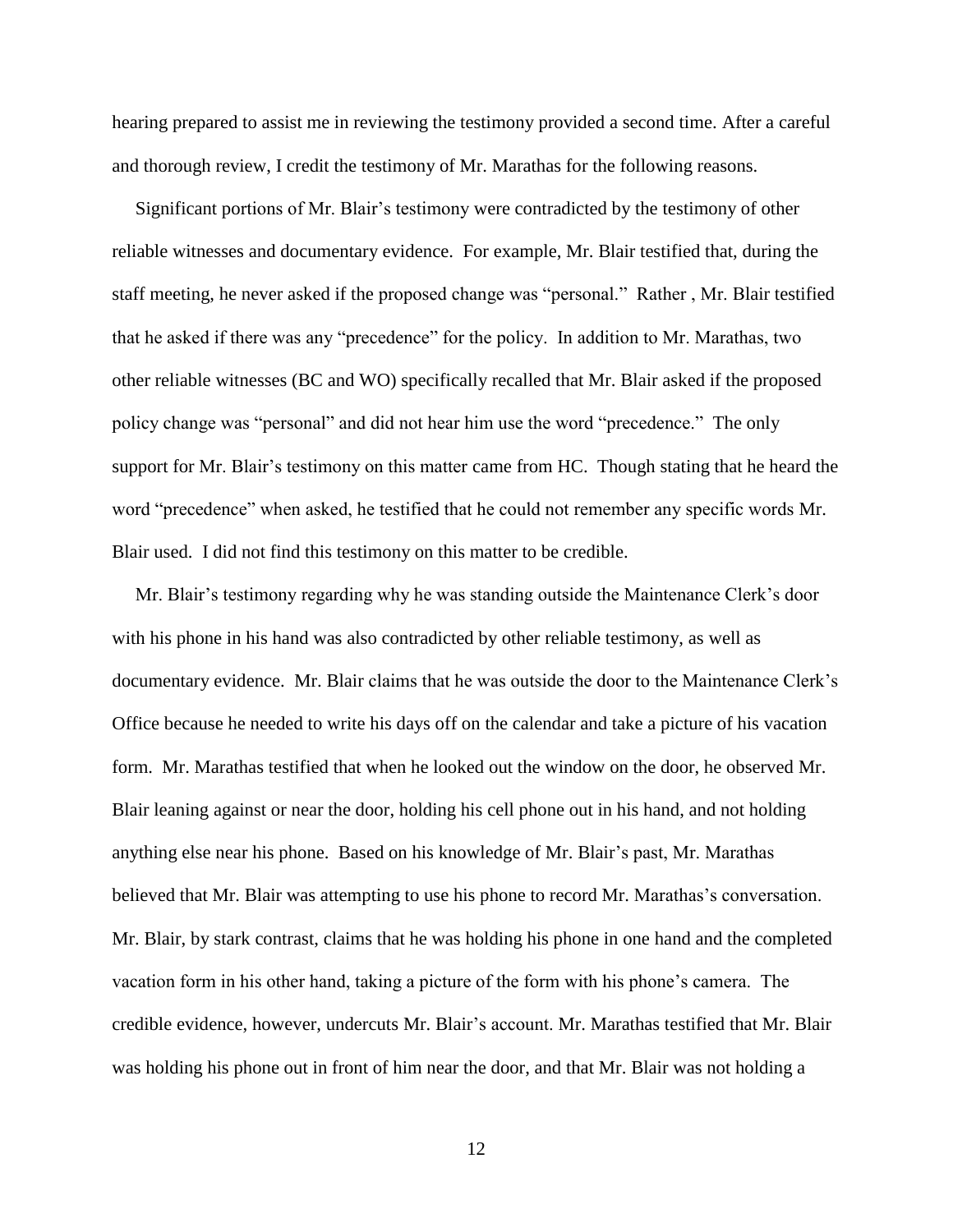form or anything else near his phone. That testimony was detailed and credible. Mr. Marathas and Mr. Blair were only a short distance apart when Mr. Marathas observed him through the window. There is no evidence suggesting that Mr. Marathas's view of Mr. Blair was obstructed. Had Mr. Blair actually been holding his phone out in front of him to take a picture of the vacation form, Mr. Marathas would have readily seen the form somewhere near the cell phone, and he would not have had reason to believe Mr. Blair was attempting to record Mr. Marathas's conversation as he did. Moreover, the photograph that Mr. Blair provided to the QHA from his cell phone directly contravenes his testimony about what he was doing while standing outside the door to the Maintenance Clerk's Office. The picture clearly shows that the form was resting on some brown surface, as the picture clearly shows a brown edge around each of the four sides of the picture. Moreover, the brown edge on the border clearly matches the color and even pattern of the tables in the kitchen area of the lunch room in the Maintenance Building. There was no similarly brown object in the hallway outside the Maintenance Clerk's Office. Mr. Blair was not able to explain the discrepancy between the picture and his account in his testimony and his account in his Sworn Statement. In short, Mr. Blair's testimony that he was holding his phone out in front of him at the Maintenance Clerk's door to take a photograph of the vacation request form was false.

 Mr. Blair also testified that Mr. Marathas repeatedly threw the proverbial f-bomb at him during each of their encounters that morning. At least two (2) other credible witnesses corroborated Mr. Marathas's testimony that he did not.

 All of the above-referenced misrepresentations by Mr. Blair cast significant doubt on his credibility as it relates to the nature and extent of physical contact that occurred at the exit door.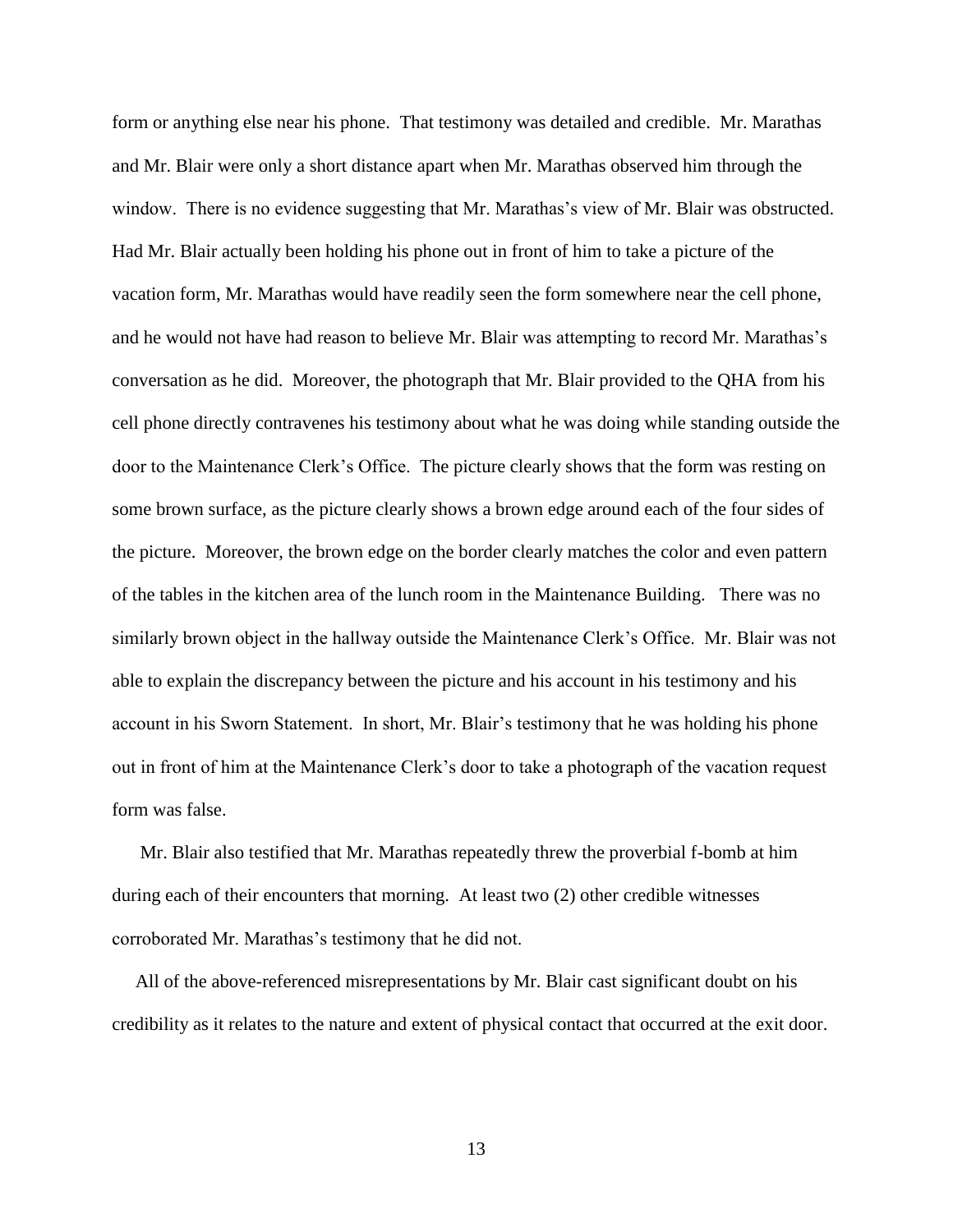Even, however, if I did not consider Mr. Blair's untruthful testimony regarding the abovereferenced events, Mr. Marathas's testimony regarding the physical interaction at the door is more plausible.

 There is no dispute that some contact occurred between the two men at the exit door.What is disputed, however, is the nature and extent of that contact. Only Mr. Marathas and Mr. Blair witnessed the contact directly, yet their accounts of what transpired are substantially divergent.

 The context in which this interaction occurred is important. Mr. Marathas, having suspected that Mr. Blair was secretly recording his conversation, had just ordered Mr. Blair to leave the maintenance facility and return to his work site. Mr. Blair, in turn, had just told the Executive Director to "relax" at least twice. Yet, after this order, and verbal confrontation, Mr. Blair chose to enter the Maintenance Clerk's Office; walk into a connecting administrative office; and then follow Mr. Marathas to the exit door in that connecting office. I was shown multiple other exit doors that would have provided Mr. Blair with a more direct and advisable route to his car that morning.<sup>9</sup> Yet, he chose the one exit door which would cause him to come in close proximity to Mr. Marathas. I do not credit Mr. Blair's testimony that the door was open only "30%" of the way. Even, however, if this was true, having viewed the doorway at issue, Mr. Blair could have exited without making contact with Mr. Marathas. Finally, Mr. Blair's testimony that he recalls his "pinky" brushing up against Mr. Marathas came across as contrived – and absurd.

 I did consider those factors that could call into question the testimony of Mr. Marathas. The words used by Mr. Marathas to describe what happened at the door have ranged from being brushed, bumped and hit. Further, there is no doubt that Mr. Marathas was agitated that day, which could cause him to have heightened sensitivity regarding the degree of physical contact

<sup>&</sup>lt;sup>9</sup> Mr. Blair's revisionist tale that he was being "escorted" to this particular exit by Mr. Marathas is not believable.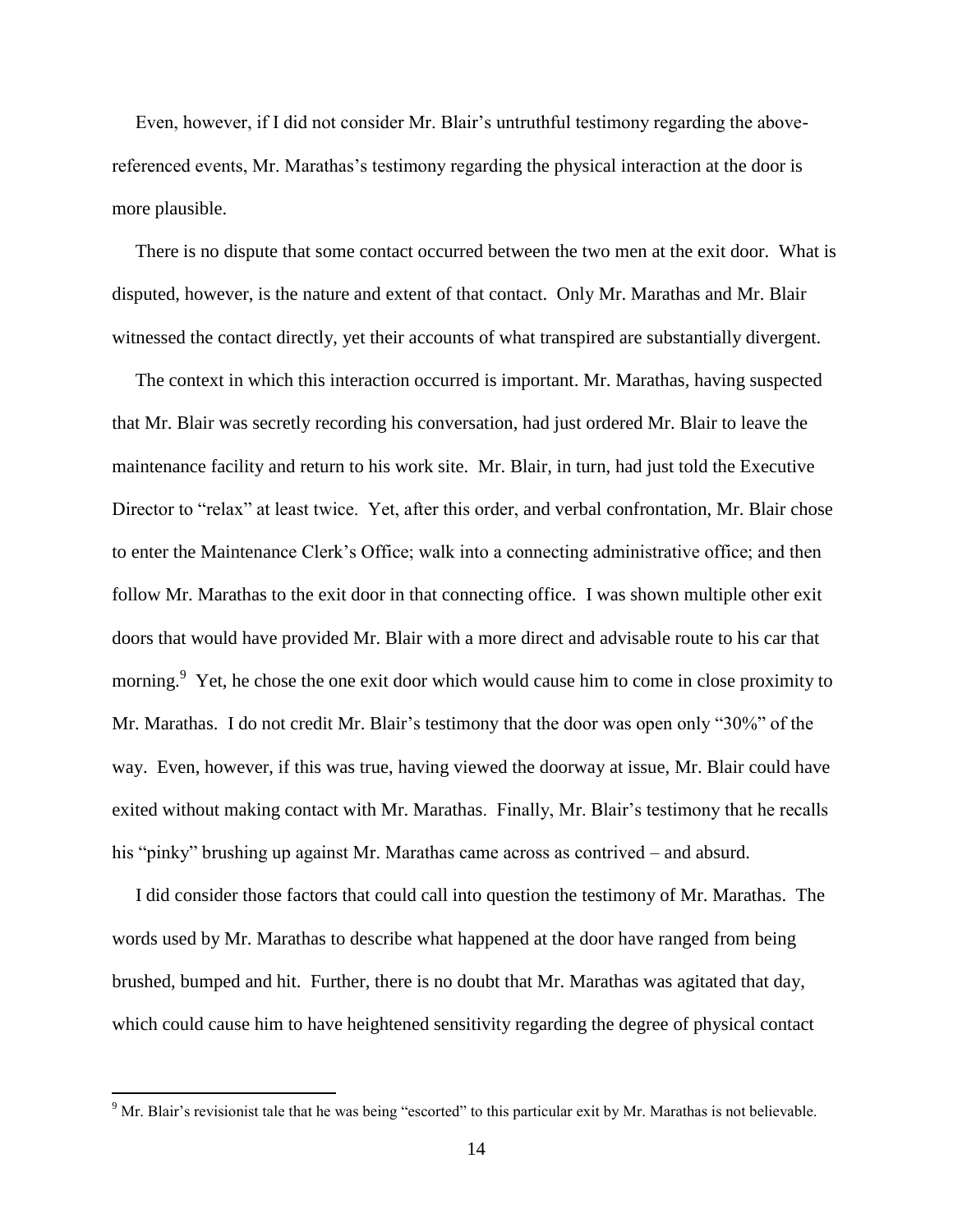that occurred between the two men. Even after considering those factors, I found Mr. Marathas's version of events to be more plausible and his overall testimony to be credible.

After considering all of the above factors, I have concluded that Mr. Blair made deliberate

and avoidable contact with Mr. Marathas while exiting the maintenance facility on December 13,

2018. This constitutes substantial misconduct which adversely affects the public interest and

warrants discipline against Mr. Blair.

Having determined that Mr. Blair did engage in some misconduct, I must determine whether the

level of discipline here (termination) was warranted.

As stated by the SJC in Falmouth v. Civ. Serv. Comm'n, 447 Mass. 814 (2006):

 "After making its de novo findings of fact, the commission must pass judgment on the penalty imposed by the appointing authority, a role to which the statute speaks directly. G.L. c. [31], s.  $\S$  43 ('The commission may also modify any penalty imposed by the appointing authority.') Here the commission does not act without regard to the previous decision of the [appointing authority], but rather decides whether 'there was reasonable justification for the action taken by the appointing authority in the circumstances found by the commission to have existed when the appointing authority made its decision." Id. citing Watertown v. Arria, 16 Mass.App.Ct. 331, 334 (1983).

"Such authority to review and amend the penalties of the many disparate appointing authorities subject to its jurisdiction inherently promotes the principle of uniformity and the 'equitable treatment of similarly situated individuals.' Police Comm'r of Boston v. Civ. Serv. Comm'n, 39 Mass.App.Ct. 594, 600 (1996). However, in promoting these principles, the commission cannot detach itself from the underlying purpose of the civil service system— 'to guard against political considerations, favoritism and bias in governmental employment decisions." Id. (citations omitted).

--

 "Unless the commission's findings of fact differ significantly from those reported by the [appointing authority] or interpret the relevant law in a substantially different way, the absence of political considerations, favoritism or bias would warrant essentially the same penalty. The commission is not free to modify the penalty imposed by the town on the basis of essentially similar fact finding without an adequate explanation." Id. (citations omitted).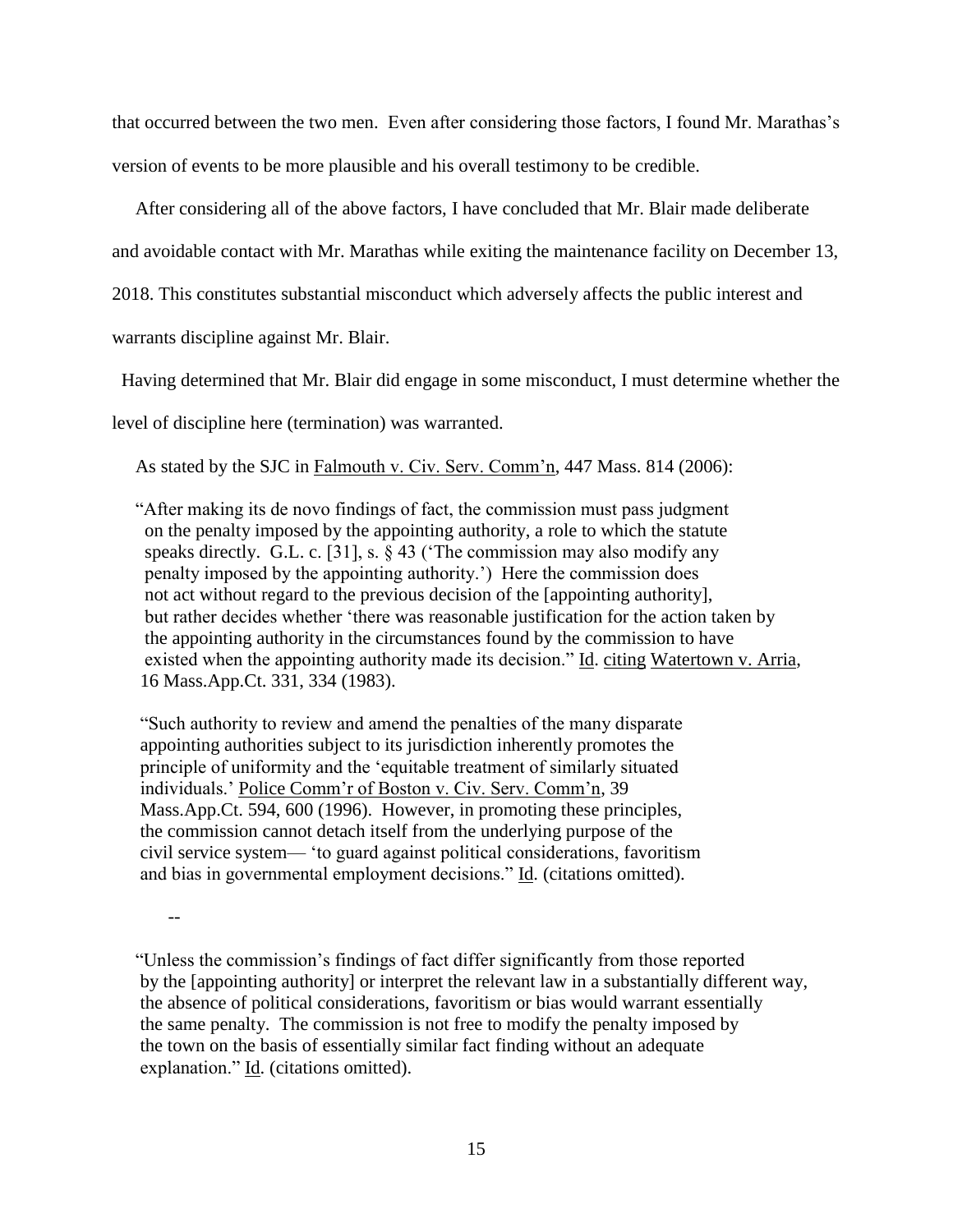First, my findings of fact do not differ from those reported by the QHA. As stated above, after a de novo hearing, the preponderance of the evidence does support the QHA's conclusion that Mr. Blair made deliberate and avoidable physical contact with Mr. Marathas while exiting the maintenance facility on December  $13<sup>th</sup>$ . Further, Mr. Blair, as part of an affidavit that he submitted to the QHA, was untruthful regarding key events that occurred that morning.

 The Commission has consistently held that progressive discipline is consistent with the basic merit principles of the civil service law. In that respect, I must consider any prior discipline against Mr. Blair.

 Mr. Blair objects to consideration of his prior discipline, arguing that written warnings issued in 2016 and 2017 were eventually removed from his QHA personnel file. That argument, however, fails. "While time limitations contained in the reprimands or discipline may apply with regard to the CBA and the grievance process, the Commission is not barred from considering prior reprimands or discipline." Paone v. City of Lynn, 26 MCSR 61 (2013). It is undisputed that written warnings were issued and that although Mr. Blair initially contested the warnings, he eventually agreed to accept the discipline. Moreover, there is no evidence indicating that the parties' agreements resolving Mr. Blair's grievances prohibited consideration of the circumstances underlying the discipline in future disciplinary proceedings involving Mr. Blair. Accordingly, the Commission's analysis of this matter includes the 2016 and 2017 written warnings.

 The incidents underlying the 2016 and 2017 written warnings both involved Mr. Blair being insubordinate and aggressive toward his supervisors, including Mr. Marathas on more than one occasion. Despite those warnings, Mr. Blair's insubordination toward Mr. Marathas has escalated to the point of making physical contact. Furthermore, Mr. Blair was warned in